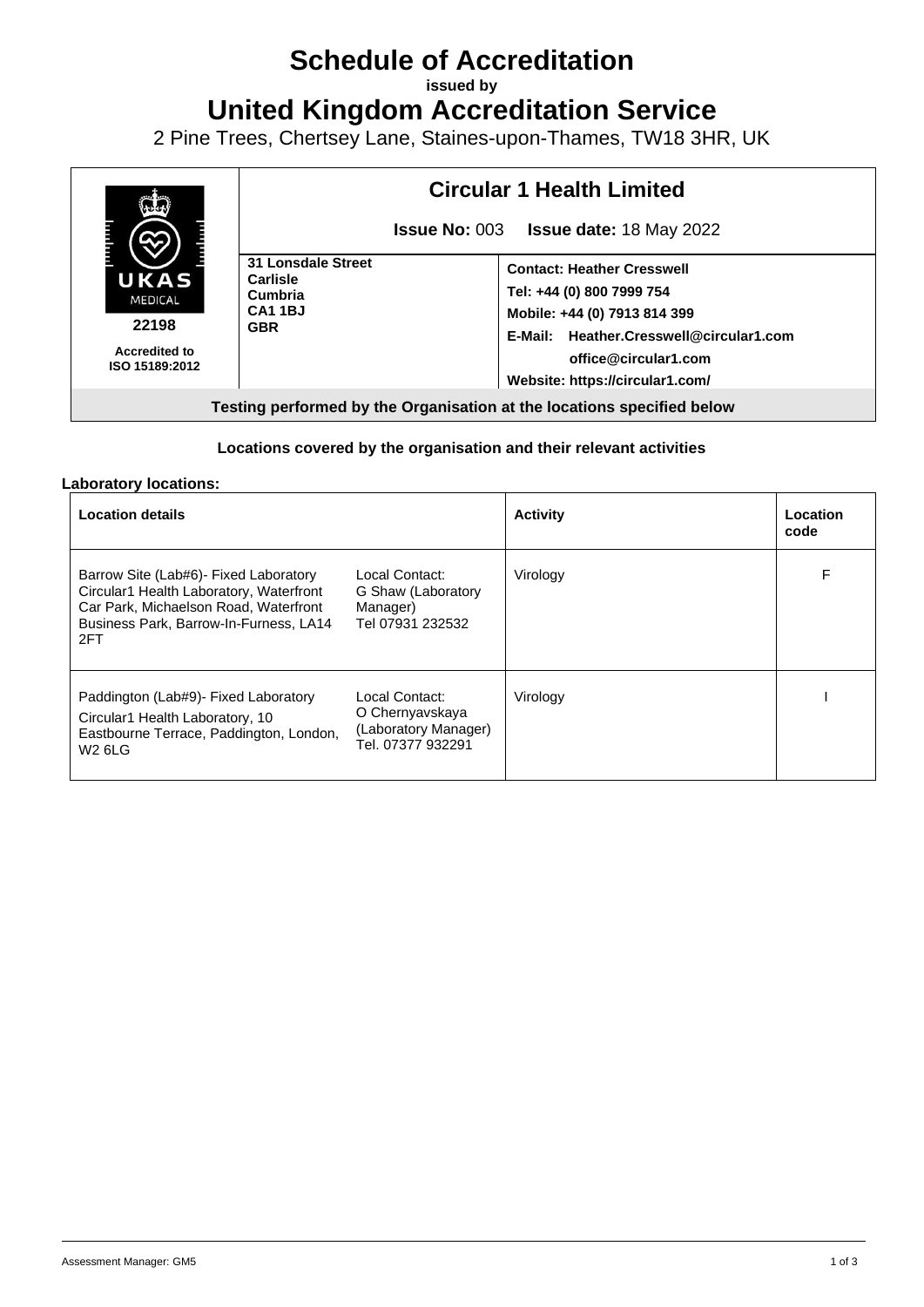| UKAS<br><b>MEDICAL</b>                          | <b>Schedule of Accreditation</b><br>issued by<br><b>United Kingdom Accreditation Service</b><br>2 Pine Trees, Chertsey Lane, Staines-upon-Thames, TW18 3HR, UK |
|-------------------------------------------------|----------------------------------------------------------------------------------------------------------------------------------------------------------------|
|                                                 | <b>Circular 1 Health Limited</b>                                                                                                                               |
| 22198<br><b>Accredited to</b><br>ISO 15189:2012 | <b>Issue No: <math>003</math></b><br><b>Issue date:</b> 18 May 2022                                                                                            |

|                                                                                                                                                                                                                                                                        | וויום שטא <i>ו</i> ושטוארו                                                            |                                                                                                                                                                                                                                      |                  |
|------------------------------------------------------------------------------------------------------------------------------------------------------------------------------------------------------------------------------------------------------------------------|---------------------------------------------------------------------------------------|--------------------------------------------------------------------------------------------------------------------------------------------------------------------------------------------------------------------------------------|------------------|
| Materials/Products tested                                                                                                                                                                                                                                              | Type of test/Properties<br>measured/Range of<br>measurement                           | Standard specifications/<br>Equipment/Techniques used                                                                                                                                                                                | Location<br>Code |
| <b>HUMAN BODY TISSUES</b><br><b>AND FLUIDS</b>                                                                                                                                                                                                                         | Virology examination<br>procedures for the purposes of<br>clinical diagnosis          | Documented in house methods<br>including DHSC requirements for<br>private providers of Covid-19<br>testing, to include:<br>• General Population Testing<br>• Test to Release Testing<br>• Day 2 & 8 International Arrival<br>Testing |                  |
| Nasal Swab (in VTM and dry)<br>Samples self-collected or<br>collected by a Provider<br>accredited to ISO15189:2012<br>or ISO/IEC 17025:2017 and<br>who is listed on the DHSC<br>Approved Lists for General<br>Population and Day 2 Tests<br>for international arrivals | Automated extraction of RNA<br>from respiratory swabs                                 | Extraction using the MicrosensDX<br>RapiPrep® SARS-CoV-2 kit<br>followed by RT-PCR using the kits<br>listed below                                                                                                                    | <b>ALL</b>       |
| <b>Viral RNA</b>                                                                                                                                                                                                                                                       | Detection of SARS-CoV-2<br>virus RNA (COVID-19)<br>specifically ORF1ab and N<br>genes | Real Time PCR using Viasure kit<br>on the PCRMaxEco 48 cyclers<br>SOP LAB-008                                                                                                                                                        | <b>ALL</b>       |
| <b>Viral RNA</b>                                                                                                                                                                                                                                                       | Detection of SARS-CoV-2<br>virus RNA (COVID-19)<br>specifically N [1] and E-genes     | Real Time PCR using Nonacus kit<br>on the PCRMaxEco 48 cyclers<br>SOP LAB-020                                                                                                                                                        | <b>ALL</b>       |

## DETAIL OF ACCREDITATION

**Testing performed by the Organisation at the locations specified**